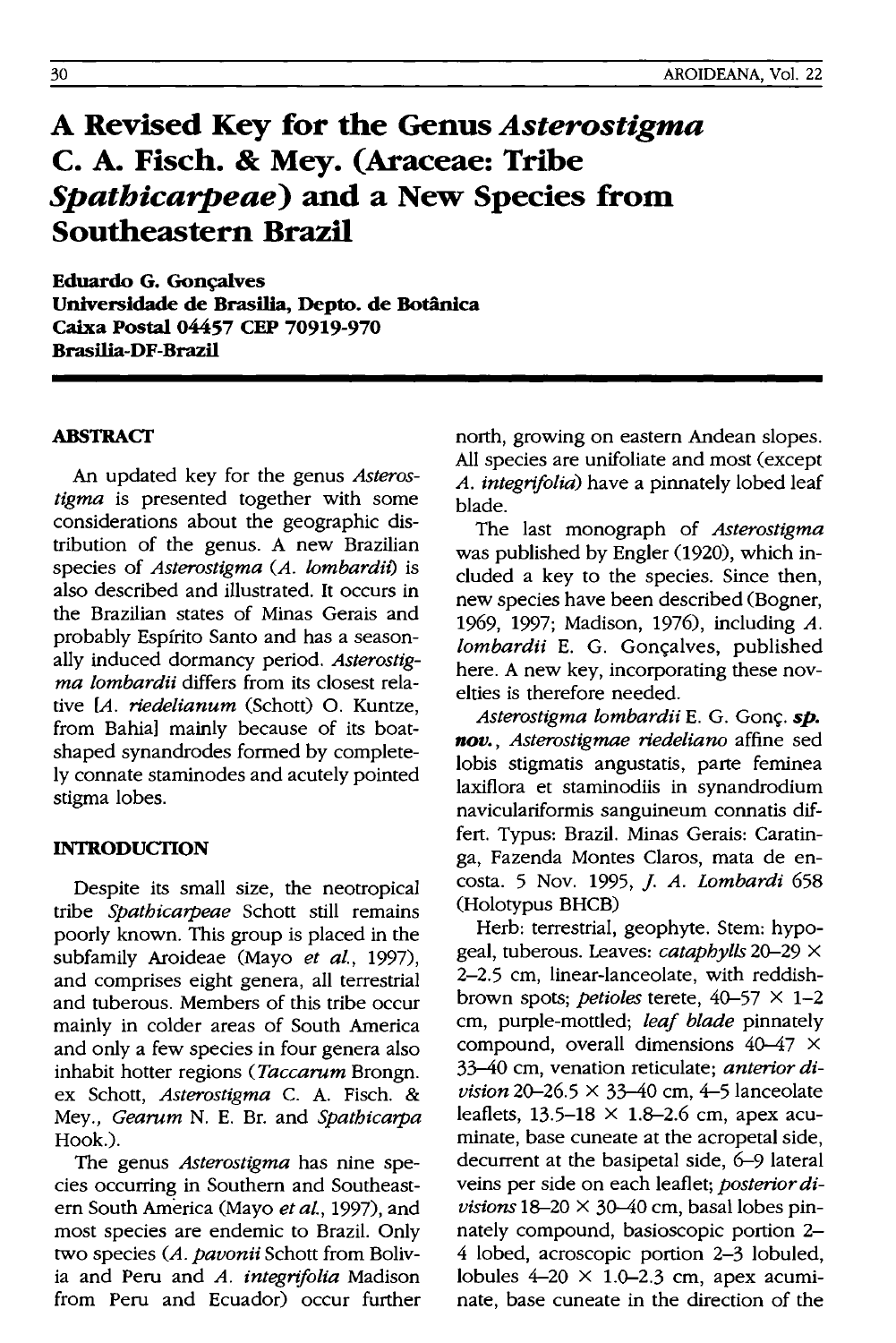petiole insertion, decurrent in the direction of the apex of the basal lobe. Inflorescence: usually solitary; *peduncle* 27-33 X 0.3-0.5 cm, concolorous with the petiole; *spathe* lanceolate, 8-13.8 X 3-3.5 cm, not conspicuously constricted, withish, purple at the base; *spadix*  $6-9 \times 0.5-0.7$  cm, female portion  $2.2 - 4.5 \times 0.5 - 0.7$  cm, adnate to spathe for 1-1,2 cm at the base, male portion 5-9.5  $\times$  0.4-0.5 cm. Flowers: naked, unissexual; *male flowers* connate in a flat synandrium, 2–4 stamens, ca. 1 mm long, oblong in upper-view, ca. 2 mm in the longer diam., 1 mm in the shorter diam., tecae in the margin of the synandrium, opening by an apical pore; *female flowers* sorrounded by a whorl of bloodred starninodes, rhombic in upper view, angles of the synandrode bearing curleddown tips, ovary globose, only the lower half hidden within the synandrode, ca. 2 X 2 mm, 3-5 uniovulated locules, ovules anatropous, funicle very short, placentation axilar, style short, ca.  $1 \times 1$  mm, stigma star-shaped, ca. 2 mm diam., with 3-5 triangular acutely pointed lobes. Infructescence: unknown. Figure 1.

## **REMARKS**

*Asterostigma lombardii* belongs to section *Rhopalostigma* Schott, because of its connate staminodes. It seems to be close to *A. riedelianum,* from the lowland forests of the state of Bahia. but it differs in having narrowed stigmatic lobes (instead of oblong ones), a laxly flowered female zone and naviculariform (boat-shaped) perigone (instead of simply urceolate). Another species that could be compared to *A. lombardii* is *A. cubense* (A. Rich) Kunth ex Bogner, an obscure taxon on which only a single inflorescence is known (Bogner, 1969). *Asterostigma cubense* is distinct from *A. lombardii* because it does not have a naviculariform perigone and the stigma lobes are filiform, rather than triangular-elongated as in *A. lombardii.* 

*Asterostigma lombardii* occurs in the Brazilian states of Minas Gerais and probably Espfrito Santo. Interestingly, the state of Minas Gerais includes half of the known species (5 spp.) of *Asterostigma* and can be considered a possible center of diversity of the genus. However, comprehensive surveys of most Araceae are still lacking, specially for tuberous taxa. Further research is needed to establish accurately the ranges of *Asterostigma.* 

#### **ETYMOLOGY**

The epithet is given in honor of Júlio Lombardi, curator of the herbarium BHCB, who collected the type material and cultivated the plant at the University of Minas Gerais, making possible the complete observation of the floral structures.

#### **KEY TO TIlE GENUS** *ASTEROSTIGMA*

| 2. Basal divisions of the leaf pinnately compound in flowering individuals $\dots \dots \dots \dots$ |
|------------------------------------------------------------------------------------------------------|
|                                                                                                      |
|                                                                                                      |
| 3. Gynoecium surrounded by cup-like synandrode, representing a whorl of connate staminodes 6         |
| 4. Female zone of the spadix partially adnate to the spathe, for at least half its length $\dots$ .  |
| 4. Female portion of the spadix completely free  A. tweedianum Schott (Southern Brazil)              |
| 5. Spathe oblong-elliptic; stigma almost sessile; male zone of the spadix with synandria laxly       |
|                                                                                                      |
| 5. Spathe lanceolate or oblong-lanceolate; stigma with a discernible style; male zone of the spadix  |
|                                                                                                      |
|                                                                                                      |
|                                                                                                      |
|                                                                                                      |
| A. <i>riedelianum</i> (Schott) O. Kuntze (Brazilian states of Bahia and Minas Gerais)                |
| 7. Stigma lobes usually bifid; synandrode hiding most of the ovary                                   |
|                                                                                                      |
|                                                                                                      |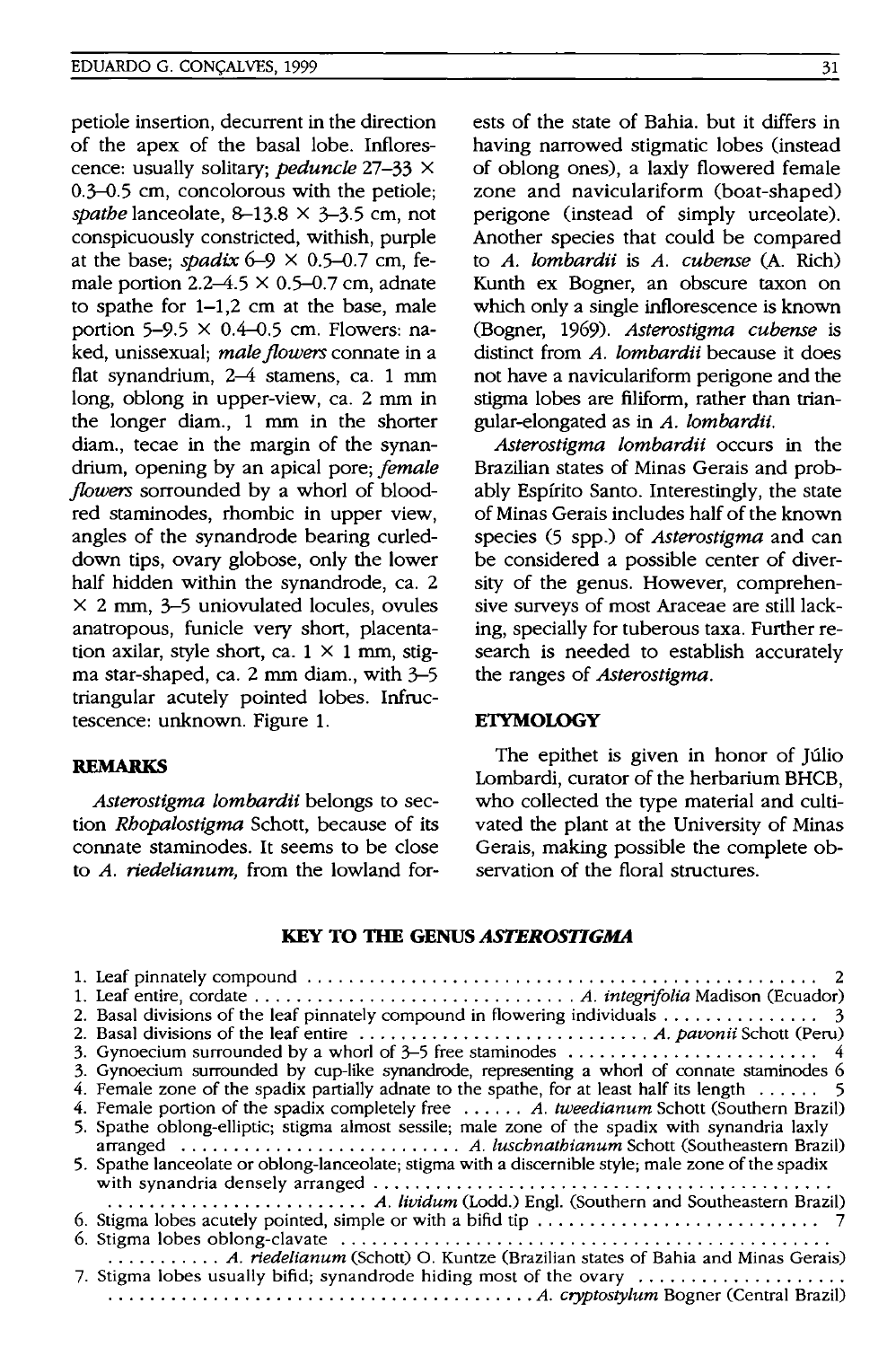

Fig. 1. Asterostigma lombardii E. G. Gonçalves. A, inflorescence; B, leaf; C, gynoecium, longitudinal section; D, female flower, side view; E, synandrium, side view; F, ovary, cross section; G, habit. Drawn from *Lombardi* 658 by the author.